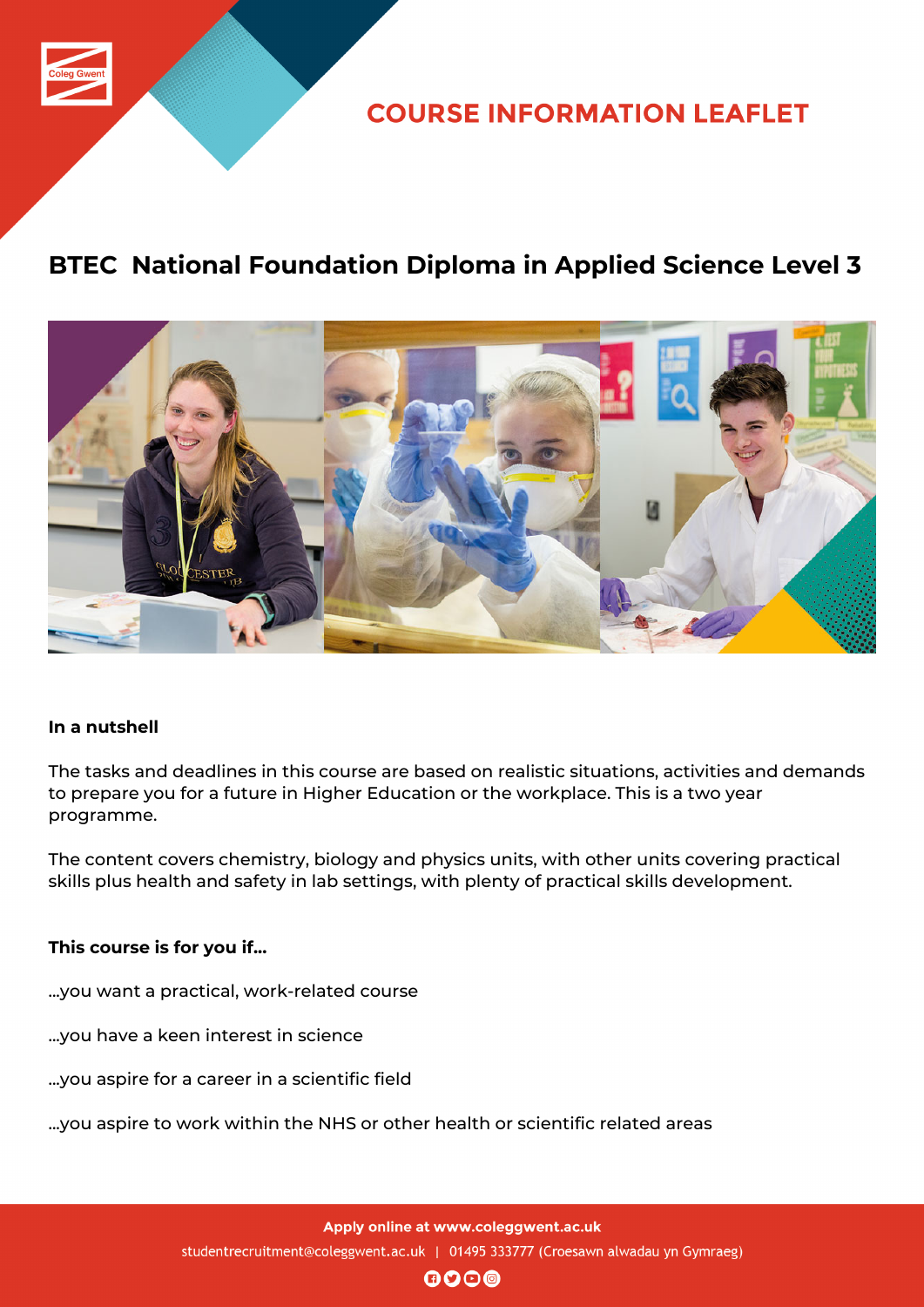

# **COURSE INFORMATION LEAFLET**

## **What will I be doing?**

Year 1:

Unit 1: Principles and Applications of Science I (Externally assessed, examinations usually in early June)

Unit 2: Practical Scientific Procedures and Techniques (Internal assessments) Unit 3: Science Investigation Skills (Externally assessed, examinations usually in April/May) Unit 4: Laboratory Techniques and their Application (Internal assessments)

+ 2 additional, optional units chosen by the course tutors (Internal assessments)

Completion of the qualification at the end of the first year will allow you to achieve the BTEC L3 National Foundation Diploma in Applied Science

Year 2:

Unit 5: Principles and Applications of Science II (Externally assessed, examinations usually in early June)

Unit 6: Investigative Project (Internal assessments)

Unit 7: Contemporary Issues in Science (Externally assessed, examinations usually in early June)

+ 4 additional, optional units chosen by the course tutors (Internal assessments)

Optional units in other areas of biology, chemistry and physics will be chosen to support progression to applied science courses in higher education, and to link with relevant occupational areas. On completion of this course you will achieve:

Level 3 in Applied Science Appropriate supporting qualifications to broaden your skill set

Skills Activities

Maths and English

## **[What is expected](http://www.coleggwent.ac.uk/index.php?option=com_content&view=article&id=2314) of me?**

To enrol, you'll need a minimum of 5 GCSEs grade C or above to include a science subject and Maths/Maths Numeracy and English/Welsh First Language; or appropriate Level 2 Diploma

Apply online at www.coleggwent.ac.uk

studentrecruitment@coleggwent.ac.uk | 01495 333777 (Croesawn alwadau yn Gymraeg)

 $\mathbf{\Theta}$ o $\mathbf{\Theta}$